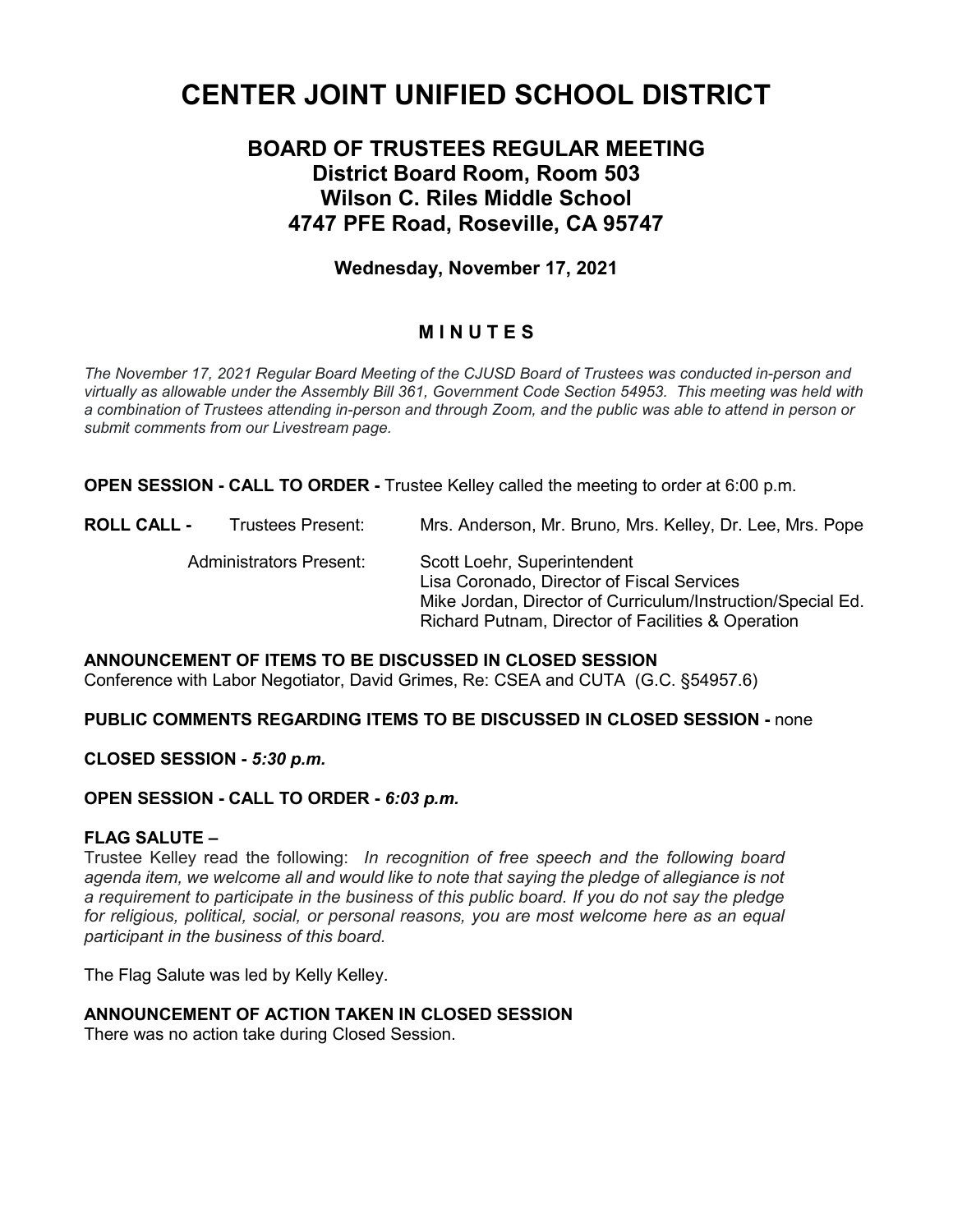**ADOPTION OF AGENDA –** Trustee Lee asked for clarification as to why the agenda was shifted. Trustee Kelley noted that the Board Reports were moved to the end of the agenda, as they had been done in the past, to keep the meeting in a positive light and move forward on the business of the Board, which is to conduct school business. Trustee Lee expressed her discomfort and noted that given the struggles that the board has had with decorum, moving this item to the end of our meetings will encourage more editorializing and commenting on meeting proceedings. Trustee Kelley noted that she believes that in the long run it'll be a little bit of a more positive environment for conducting business. Trustee Lee asked for more information on Business Item E. It was noted that this can be discussed when they get to that item. Trustee Lee asked that this item be Tabled on the agenda and again Trustee Kelley noted that motion could be made when that agenda item comes up.

There was a motion to approve the adoption of the agenda as presented.

 **Motion:** Pope **Ayes:** Anderson, Bruno, Kelley, Pope **Second: Bruno Abstain:** Lee

#### **A. APPROVED - Resolution #9/2021-22: Resolution Recognizing a State of Emergency and Re-authorizing Teleconferenced Meetings Pursuant to AB 361**

There was a motion to bring this item to the floor.

 **Motion:** Pope **Second:** Anderson

There was discussion among the Board.

Public Comments from the audience in the room:

- Steven Bush noted that he likes the idea of being able to watch it live at home.

- Marilyn Truex asked about a phone option for the public to call in once the Board is no longer operating under AB 361.

There were no Public Comments from the audience participating by Zoom.

There was a motion to approve this item.

 **Motion:** Bruno **Ayes:** Anderson, Bruno, Kelley, Lee, Pope **Second:** Lee **Noes:** none

#### **ORGANIZATION REPORTS**

1. CUTA - Venessa Mason, President, noted that CHS, Spinelli & North Country have been attending PBIS (Positive Behaviors, Interventions and Supports) training at the office of education over the last 2 months, and continuing over the upcoming school year. This will mean that 100% of our school will be positive behavior support schools. She noted that they want to thank the school board and the district who have hired so many additional staff this year. Our teaching staff is up to 250 members. There is also additional staff like social workers and counselors that have been amazing, taking a load off of the teachers. However, the teachers are still under a great deal of unanticipated stress this year and the bridge supports are starting to buckle. They would like any time that can be given back to the staff, whether it is fewer collaboration requirements from the administrators, less staff meeting time, more time for the teachers to record behavior information into Aeries, contact parents, or work on grading.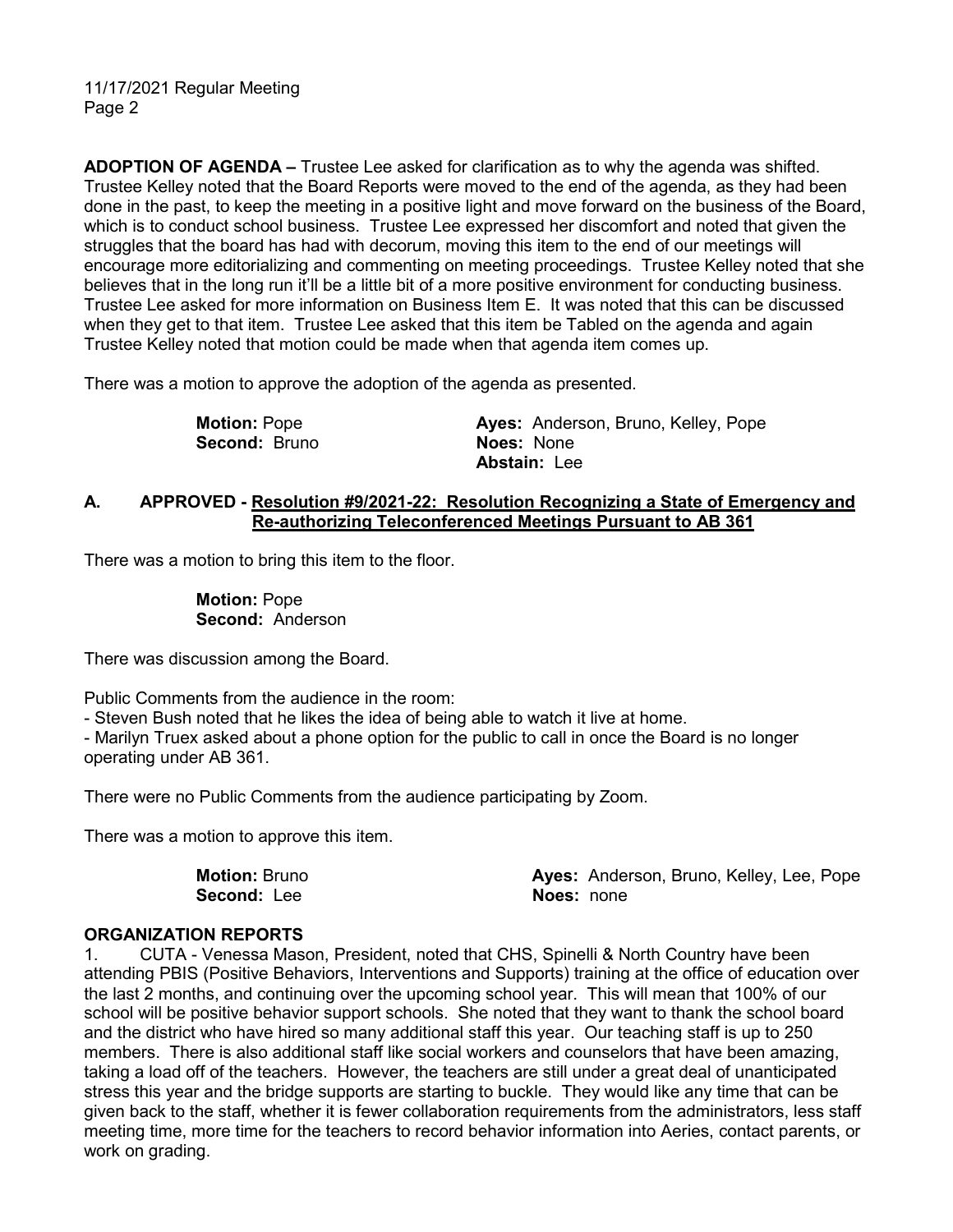## **ORGANIZATION REPORTS** (continued)

This year the amount of documentation due to excessive behavior concerns at all of the school sites and it is not falling within the contracted  $7\frac{1}{2}$  hour work days. If the administrators can give that time back to the teachers that would be greatly desired.

2. CSEA - Marie Huggins, President, wished everyone a happy Thanksgiving. She noted that this month they will be discussion some tentative agreements that they have that will need ratification. This will be so that the district can post some new classification positions and also some changes to some existing positions. These will most likely come to the Board in December. There is some time sensitivity on some of the positions and we are hoping that the chapter will ratify so that the Board can approved the changes to the Accounts Receivables position, as well as the Maintenance II position, Groundskeeper II position, Mechanic II position which will help them with the revamping of their salary schedule next year. The negotiations team will start in January working and collaborating with the district to do some reorganization of the classified salary schedule. This is greatly needed and will help toward parity. She also reported that they will be scheduling regular new employee orientation opportunities so that CSEA has an opportunity to meet with new hires. There have been about 40-50 new hires in Classified, while they have lost about 30 employees to retirements or resignations. Going forward they will have some good opportunities to work with the district and look forward to continuing the relationship that they have had with the board and the administration at the district.

#### **REPORTS/PRESENTATIONS**

**1. Student & Family Support Services Department Report** – Ryan Miranda, Coordinator, and Homeless & Foster Liaison, covered the services and support that they offer. He covered the following:

- Supporting Beyond the Classroom
- McKinney-Vento Program
- McKinney-Vento Program Comparison Count
- McKinney-Vento Living Situations
- Student 7 Family Support Services in Action

There were questions from the board regarding donations to the Family Resource Center. There was further Board discussion.

#### **COMMENTS FROM THE AUDIENCE REGARDING ITEMS NOT ON THE AGENDA**

- Steve Bush, grandparent, gave an update of where they stand in receiving services for their grandchildren and presented a request for services.

- Kala Holloway, parent, shared what services they have been offered for speech services. She requested that the teacher specialized in Apraxia to be available to her son and all Apraxia children in this district.

- Sharon Hawkins, parent, shared her concerns with an incident that happened during a parent teacher conference.

- Sara King, teacher, shared her concerns over the vaccine mandate.
- James Anderson, expressed his appreciation for all the district has done to help kids stay in school.

- Marilyn Truex, community member, asked the board to agendize whether they are going to put these mandates forth for their group, where they all stand.

#### **CONSENT AGENDA**

- 1. Approved Adoption of Minutes from September 22, 2021 Regular Meeting
- 2. Approved Adoption of Minutes from October 20, 2021 Regular Meeting
- 3. Approved Agreement with EAB Global, Inc.
- 4. Approved Classified Personnel Transactions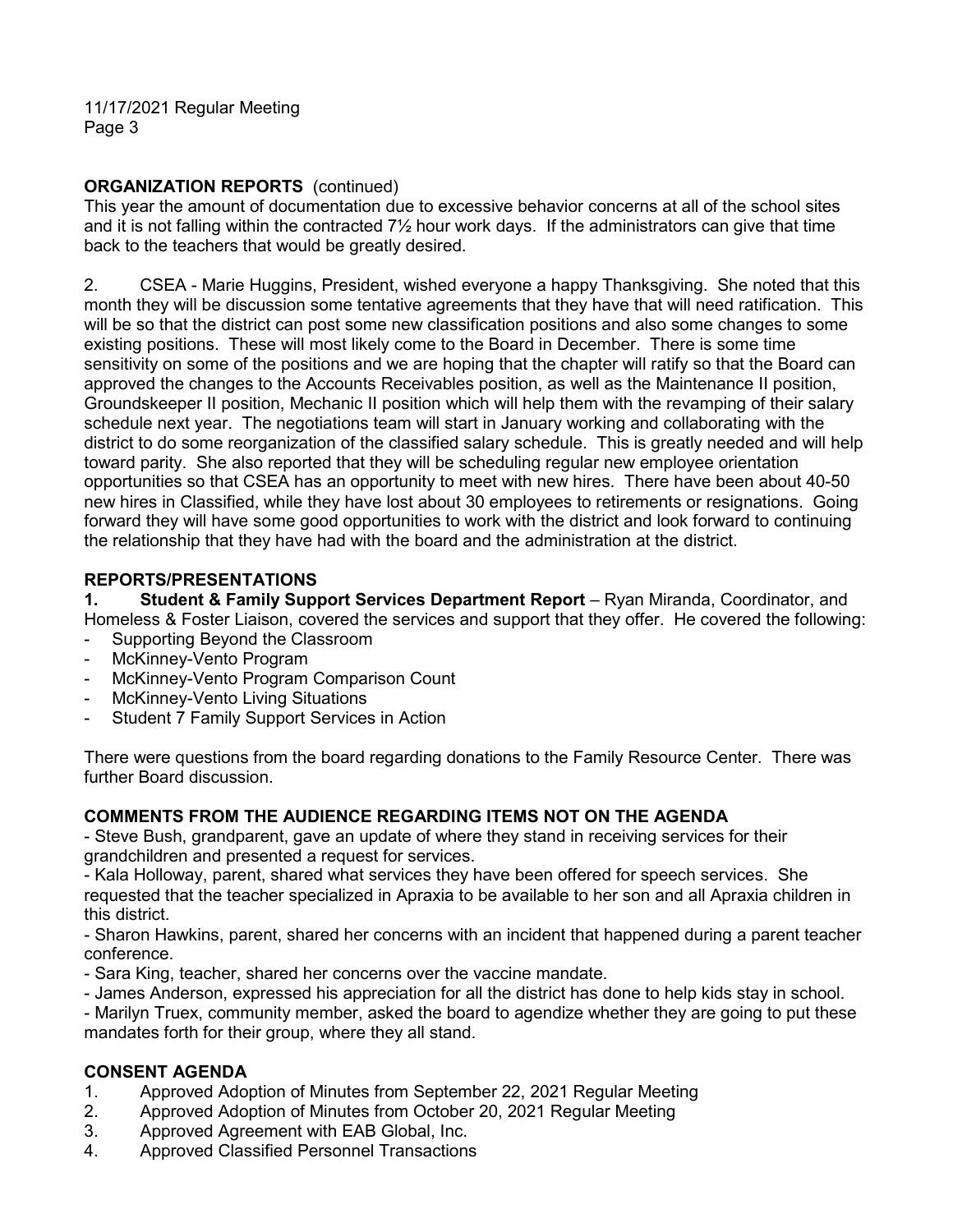#### **CONSENT AGENDA** (continued)

- 5. Approved Certificated Personnel Transactions
- 6. Ratified 2021-2022 Individual Service Agreements:

ISA # 33,34 Meladee McCarty<br>ISA # 35 Odvssev Learning

ISA # 35 Odyssey Learning Center<br>ISA # 36 Easter Seals

Easter Seals

- 7. Approved Services Agreement between Ellevation Education and CJUSD
- 8. Approved Master Plan for English Language Learners
- 9. Approved 2021-22 School Plan for Student Achievement McClellan
- 10. Approved 2021-22 School Plan for Student Achievement Center High
- 11. Approved 2021-22 School Plan for Student Achievement Oak Hill
- 12. Approved Amendment #1 Preconstruction Services Contract with Clark/Sullivan for the Rex Fortune Elementary School Construction Project
- 13. Approved Consultant Services Agreement with Entek Consulting Group, Inc for Hazardous Material Inspection at Center High School and North Country Elementary School
- 14. Approved Inspector Services Agreement with Gemini Inspection Service for the Rex Fortune Elementary School Project
- 15. Approved Resolution #8/2021-22: Authorizing the Designation of Specific Systems, Products, and/or Materials in the Specifications for District Construction Projects
- 16. Ratified Vehicle Sale: 2017 Nissan 3500, 12-passenger van
- 17. Approved Xerox Contract Amendment #7178945-001
- 18. Approved Payroll Orders: July October 2021
- 19. Approved Supplemental Agenda (Vendor Warrants): October 2021

**Second: Pope** 

**Motion:** Bruno **Ayes: Anderson, Bruno, Kelley, Lee, Pope**<br> **Ayes:** Anderson, Bruno, Kelley, Lee, Pope<br> **Noes:** None

#### **BUSINESS ITEMS B. APPROVED - Schedule Annual Organizational Meeting of the Board**

There was a motion to approve this item.

**Second: Anderson** 

**Motion:** Pope **Ayes:** Anderson, Bruno, Kelley, Lee, Pope **Second:** Anderson, None

#### **C. TABLED - CSBA Delegate Assembly Nominations**

There was a motion to table this item.

**Second: Anderson** 

**Motion:** Pope **Ayes:** Anderson, Bruno, Kelley, Lee, Pope **Second:** Anderson, Bruno, Kelley, Lee, Pope

#### **D. APPROVED - Authorization for the CJUSD Financing Team to Proceed with the Sale, in an Aggregate Principal Amount Not to Exceed \$43,000,000, of the Issuance and Election of 2008, Series 2021B General Obligation Bonds**

There was a motion to approve this item. Mr. Loehr noted that this is a follow up to the item last month.

**Second:** Pope **Noes:** Noes: None

**Motion:** Anderson **Ayes:** Anderson, Bruno, Kelley, Lee, Pope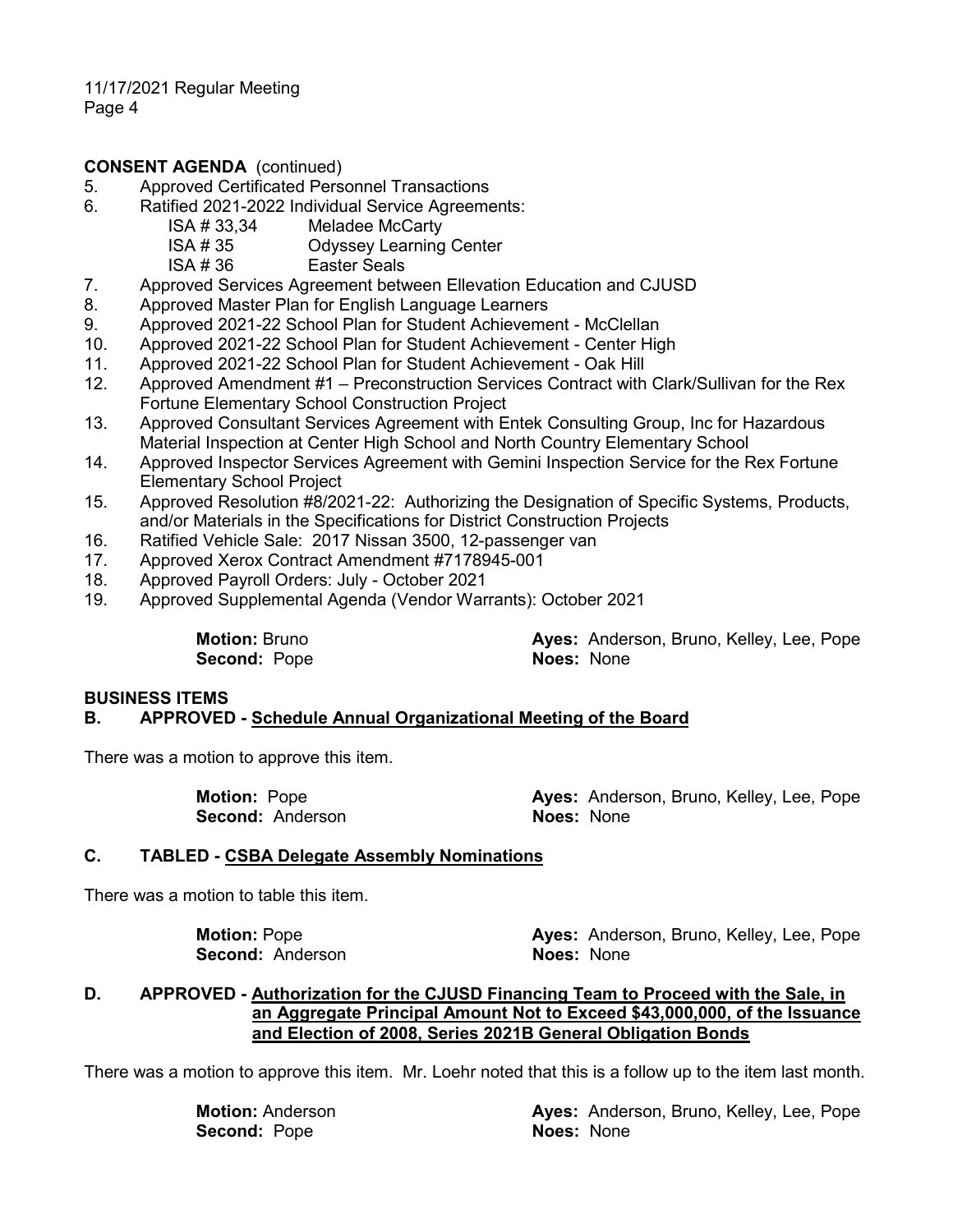## **BUSINESS ITEMS** (continued) **E. APPROVED - BB 9220 – Governing Board Elections**

Trustee Lee made a point of parliamentary procedure and inquiry on the process and appropriate process to the revision to our adoptions of new policies. She noted BB 9310 for the procedure to be followed for the adoption or modification of our board policies. She asked the chair to provide clarification as to why the board is deviating from the board bylaws.

There was a motion to bring this item to the floor.

 **Motion:** Bruno **Second:** Anderson

There was Board discussion on this item regarding community concerns as to how they would know if board members reside within the boundaries, as well as discussion on the addition to the bylaw and the process for making changes.

There was a motion to table this item.

 **Motion:** Lee **Second:** None

There was no second to the motion; motion died on the floor.

There was a motion to revise this bylaw as presented.

 **Motion:** Anderson **Second:** Bruno

Trustee Lee objected to the consideration of the motion.

 **Motion:** Lee **Second:** None

There was no second to the motion; motion died on the floor.

There was further discussion by the Board.

Public Comments:

Marilyn Truex, community member, noted that she wants people who live here to make policies for her kids; if someone doesn't live here they don't belong here.

There was further discussion by the Board and a call for the vote. Trustee Lee inquired as to what the motion was. There was an amendment to the motion to the following:

Prior to the Governing Board's Annual Organizational meeting, each board member must provide verification that they continue to reside within the school district's boundaries. This annual verification will be made with the Superintendent's Office and shall not be made public. Upon verification from all Governing Board Members, the Superintendent shall report their findings to the entire Board. Acceptable forms of verification could include mortgage, lease agreements, utility bills and other forms used for district enrollment.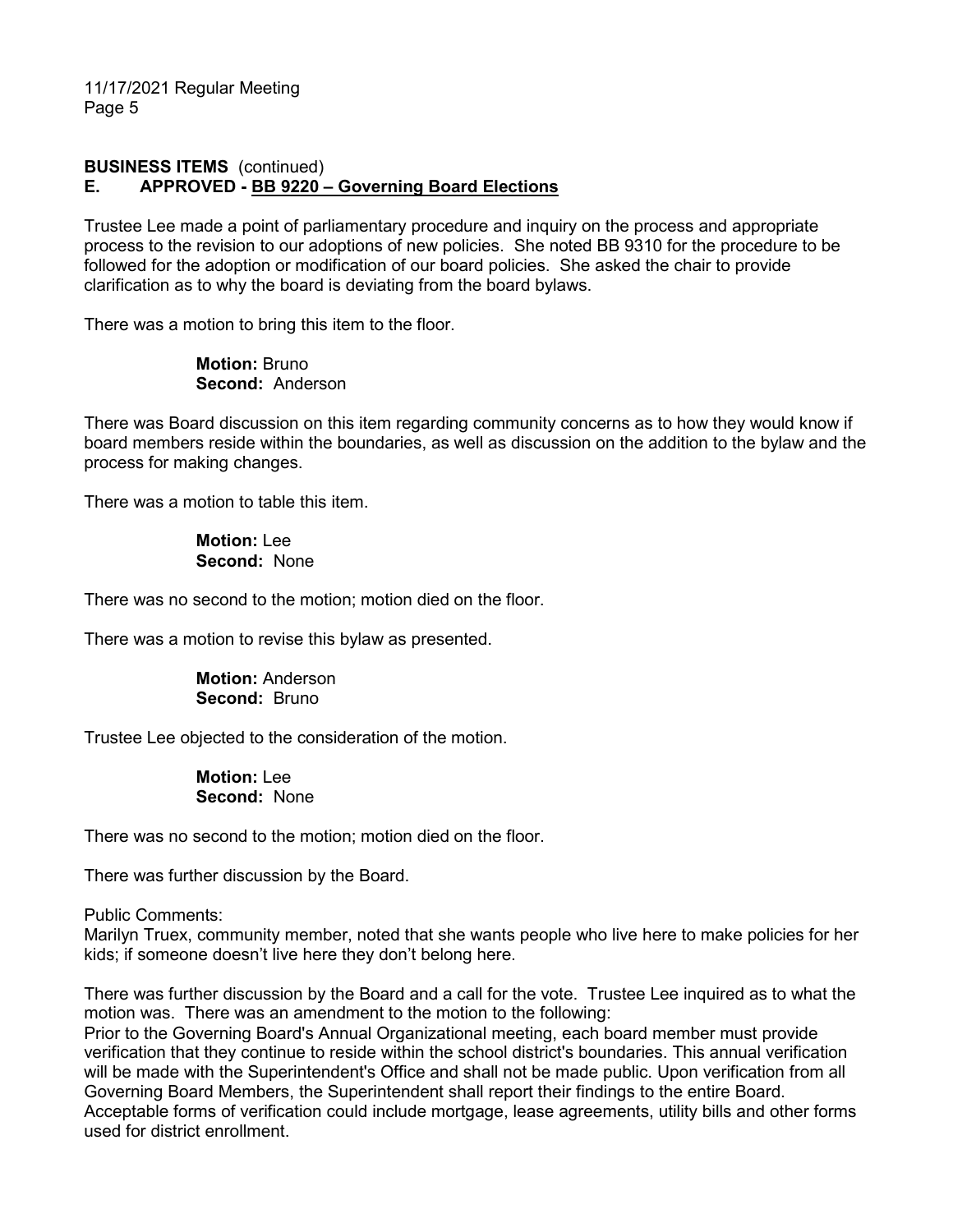#### **BUSINESS ITEMS** (continued)

There were two readings of this amended change to the bylaw.

 **Motion:** Bruno **Ayes:** Anderson, Bruno, Kelley, Pope **Second:** Pope **Noes:** Lee

#### **F. REVISION APPROVED - Recognition of Heritage Months**

There was a motion to bring this item to the floor.

 **Motion:** Lee **Second:** Bruno

There was Board discussion regarding this item.

**RECESS -** There was a recess taken at 8:04 p.m., and the meeting resumed at 8:13 p.m.

There was further Board discussion regarding this item.

There was a motion to approve the 8 on the list provided in the packet.

 **Motion:** Lee **Second:** None

There was no second to the motion; motion died on the floor.

There was a motion to approve the following: Recognition days or months, including their purpose and or description, will be brought to the Board by the Center community, such as district departments, school site, a class, a student, or outside community, including Board members, to be considered for approval. If approved, this will include recognitions in the month in the monthly newsletter and the Board President will announce them at the Board meetings. Recognitions must be submitted to the district Superintendent's Office during the month prior to the development of the next Board meeting agenda.

> **Motion:** Pope **Second:** Kelley

There was Board discussion regarding this proposed motion. There was a friendly amendment to the motion that the list that has already been submitted be approved as well.

> **Motion:** Lee **Second:** None

There was no second to the motion; motion died on the floor. It reverted back to the prior motion, as proposed by Trustee Pope. There was further discussion by the Board.

> **Ayes:** Anderson, Bruno, Kelley, Lee **Noes:** None

This was approved as the new motion stated.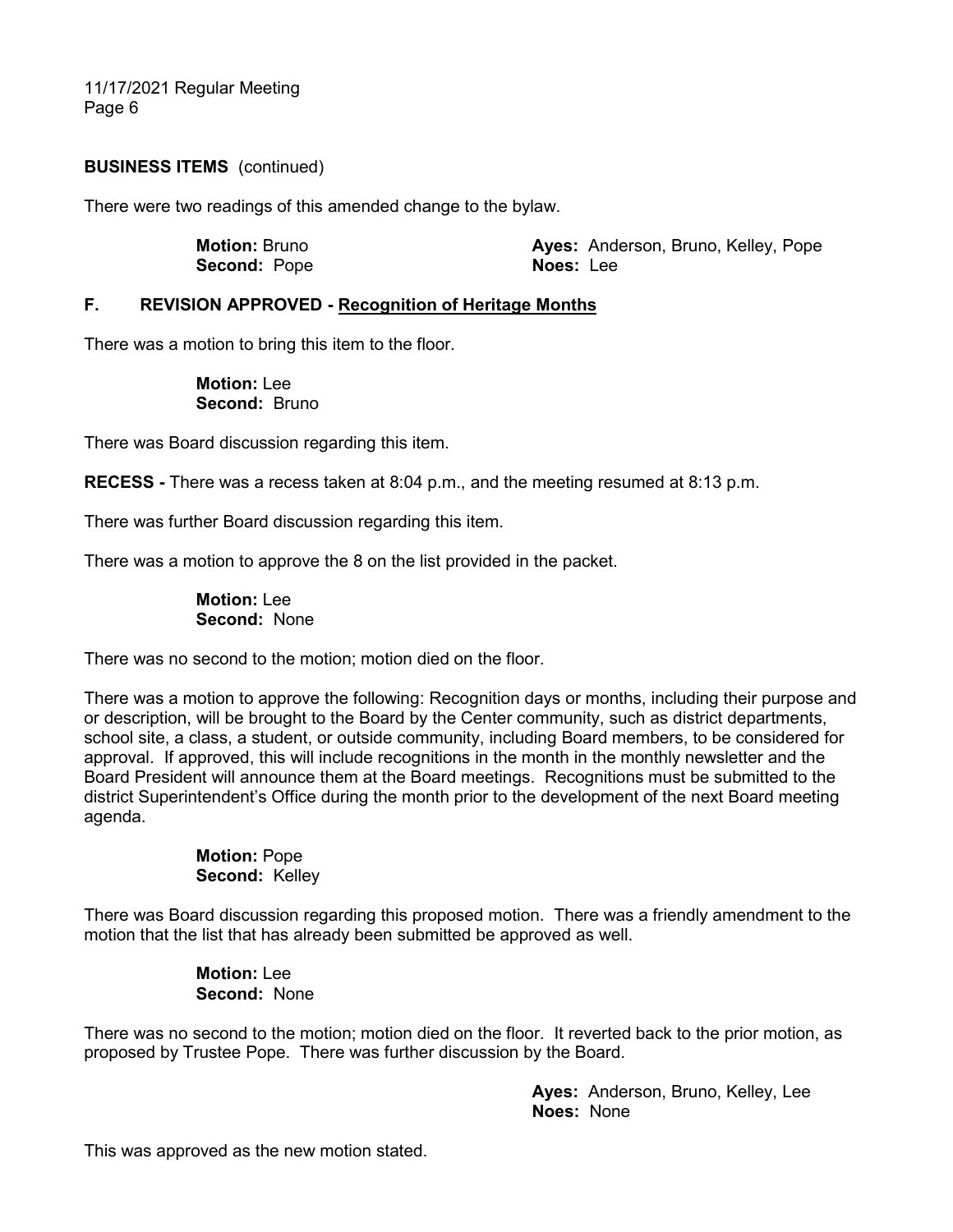## **COMMITTEE UPDATES**

**1. Curriculum, Instruction & Special Education Update** – Mike Jordan, Director of Curriculum, Instruction and Special Education, gave examples of services at North Country. In the first quarter of this year the social worker and counselor had the following:

- social worker had 64 referrals and 40 individual services with students
- 186 individual counseling sessions that have been delivered
- 34 Lunch Bunch students (students coming into friendship groups)
- 6 peer mediations facilitated
- gone to 11 different classrooms and taught SEL activities and lessons
- 86 parent contacts
- **2. Facilities Update**  Richard Putnam, Director of Facilities, noted the following:
- Fencing is up at McClellan Preschool
- new electronic marquee at Center High is up. Control board went down; we are waiting on parts
- is in talks with Placer County; due to road construction we have lost access to our property. They will cut a new access to our property.
- asked Placer County about the Walerga intersection; should be finishing up by early December.
- asked Placer County when Watt Avenue will be happening; that will begin this next spring. It will start at PFE and Watt intersection, moving north. It will impact McClellan High School.
- have received appraisal on the property for the Rex Fortune site. We have reached out to our attorney to negotiate with the property owner.

### **BOARD/SUPERINTENDENT REPORTS**

#### **Mr. Bruno**

- last week took advantage of the holiday and took some vacation time to get his booster shot.
- felt attacked at last meeting and noted that he would like to address it. He noted that he felt for someone to say that he is in any way shape or form approves racism or homophobia shows an ignorance for who he is as a person and finds it grossly offensive.
- noted that some comments have been made during Board meetings that he considered to be racist or homophobic. He reached out to Trustee Anderson by email. They had a lengthy phone call and both came to understand each other much better. He believes that her comments were coming from a place of poor word choice and not understanding the hurtful nature of what she was saying, and not from a place of hatred.
- noted that regarding the comments that were made at last month's Board meeting, he tried to follow a similar procedure, he emailed Trustee Lee asking to speak with her, but she noted that due to hostility between Board members that she would prefer to communicate via email. He put his thoughts into an email and did not get a response. He added that, regarding hostility between Board members, he doesn't see any hostility between Board members that doesn't include her; at some point she needs to own her role in that. He also noted that she wants to work together but he's not seeing her effort to do that; when she won't respond, how can we resolve our differences and get to a working relationship.
- reminded the Board that no Board member can accomplish anything by themselves, and that is 100% true. If we are going to accomplish anything, they will need to do it as a team. They don't always have to agree, and they can passionately disagree, but they can do so respectfully.
- noted that community members have reached out, noticing obvious tension between Dr. Lee and Trustee Anderson. He asked them to sit down and resolve these differences, and quit dragging the rest of them into it so they can get on with the business of the Board.
- Noted that this disruption is not professional and they are not providing a good role models for the students that they represent.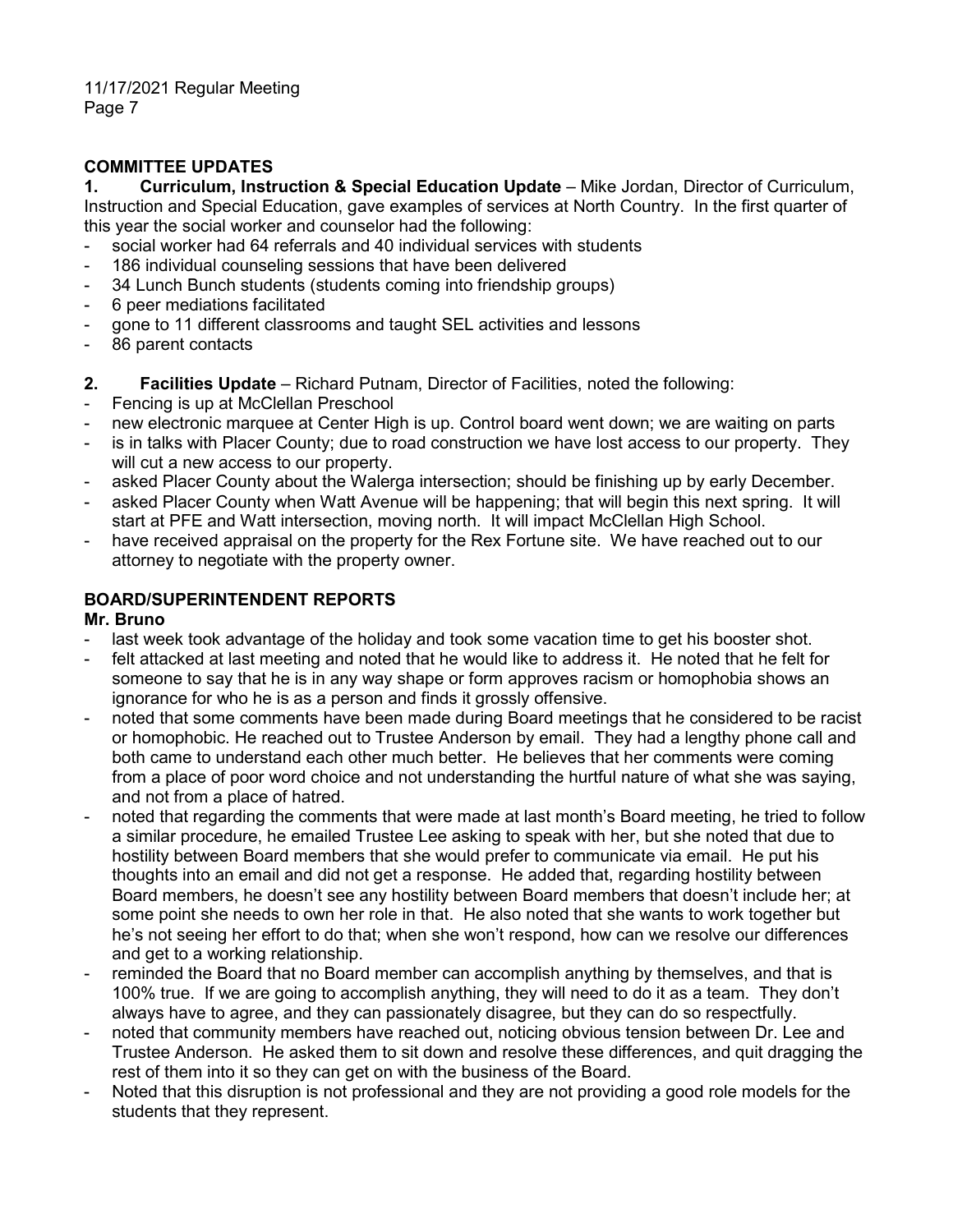# **BOARD/SUPERINTENDENT REPORTS** (continued)

#### **Dr. Lee**

- noted that it's hard to believe how the months are flying
- as we navigate through this pandemic she hopes that our students and families are safe and well.
- had a parent drop into her office hours this month with special education services concerns and referred them to the Superintendent. Hopefully they are able to get those issues resolved.
- noted that whether a student is receiving special education services, from a marginalized racial group, or from other marginalized groups, they're welcome here at this district.
- excited that they approved the district's participation in the California School Board Association's Equity Network activities for the spring. She noted that it is her understanding that we are waiting for the registration for to open up for that, but is excited to participate in that with President Kelley and Superintendent Loehr. It is great that we're going to move forward and move ahead with learning more about how to govern with an equity lens; that is so crucial for our education and for our agile educational efforts at this time.
- thanked and recognized our community members, for November is California Sikh Awareness and Appreciation month, as well as Native American Heritage month. Both groups have made many sacrifices for our communities, locally and nationally. She thanked those for elevating those months which are taking place, hoping that our teachers and our staff are celebrating these heritage months.
- Noted that her next open office hours are Monday, December  $6<sup>th</sup>$ ; they can access the Zoom link on the Board website. Her open office hours are open to all, so she welcomes her colleagues on the Board, community members, or anyone who'd like to connect with her, during that hour 4-5pm.
- asked that everyone be safe and well.

#### **Mrs. Kelley**

- wished everyone happy holidays. She's looking forward to spending a real Thanksgiving with real people and to be able to actually interact.
- she noted that she hopes people are vaccinated and are intermingling with other vaccinated persons
- read the names of Classified & Certificated promotions, new hires, promotion and retirements as were listed in the November 17th board packet.

#### **Mrs. Pope**

- noted that the Board agenda is on the district website, right above the livestream link. If they would like to see the Board packet, people can go to the district website, site menu, Board, Board meetings, and the links are all listed there.
- Has heard concerns from community members that once we do not approve AB 361 that we will no longer live stream. This confusion came from last meeting when there was a comment made about our digital processes. She reassured that we will be livestreaming from now on; the only change for the public is that public comments would be made in person. We would not take written or phone calls.
- Wanted to clarify from last month's meeting and read the following: "I want to thank the community members for reaching out to me in regards to last month's meeting. I was not in attendance due to a prior obligation. However, I did watch in the live stream and I have to agree that I was totally embarrassed by the continued bickering and animosity within this Board. This has continued for almost a year. Also, to call me a racist or homophobic hater more than once in this public forum is untrue. I do not, am not and will not ever condone such behavior. You do not know me; we have never met, we have never spoken publicly or even had a personal email. To say such negative words is a form of bullying and it shows the inability to communicate. Sometimes you have to look at the character within before you judge or label me or others. I highly suggest airing your grievances with one another, and hopefully before the next Board meeting. These actions are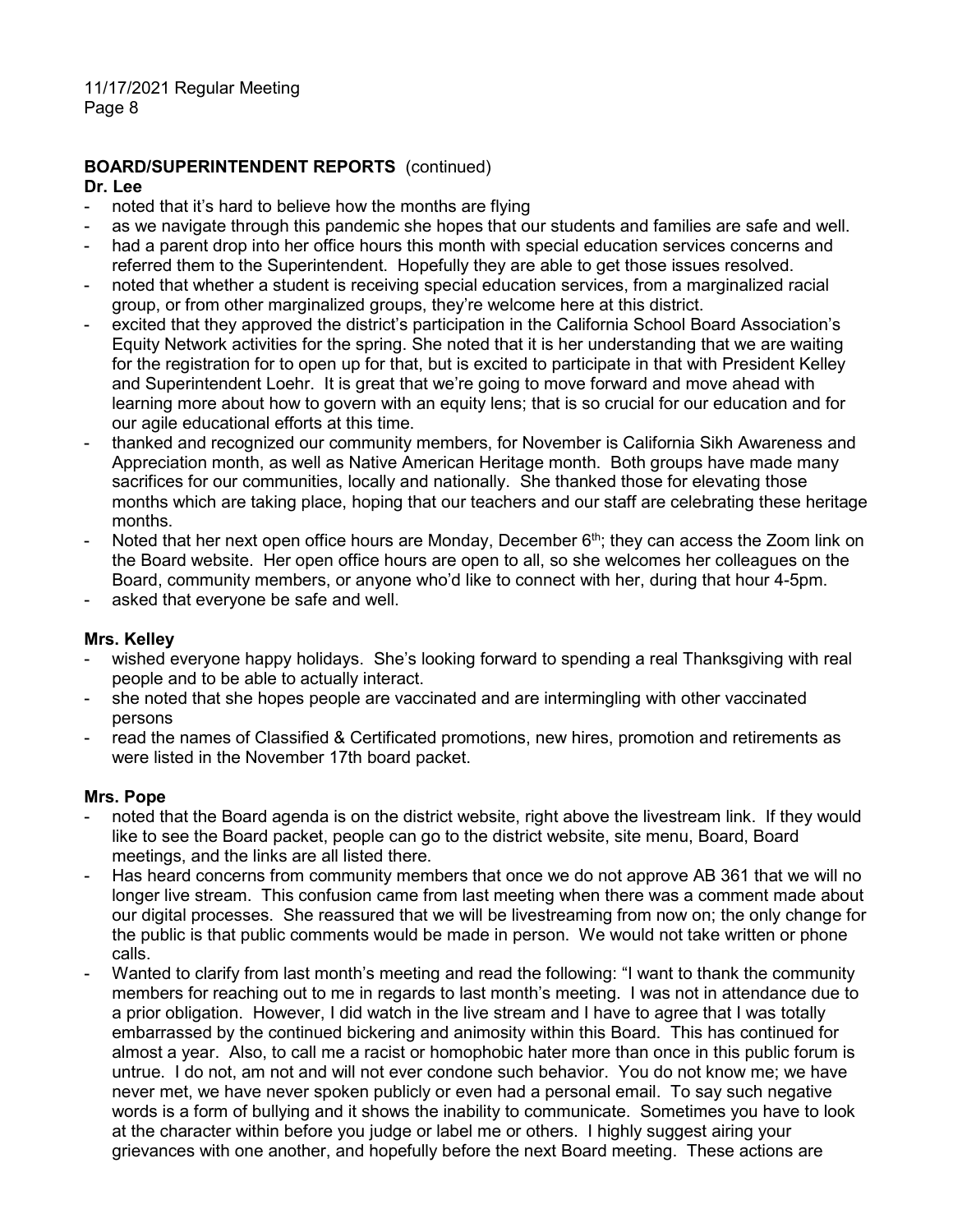# **BOARD/SUPERINTENDENT REPORTS** (continued)

ineffective to the business of this Board. We are losing focus on our purpose, which is to serve the students.

## **Mrs. Anderson**

- noted that to many she has an apology and she's sorry.
- noted that She has been at her wits end at these Board meetings. She has been on this Board for longer that she would like to admit, but has never seen a new Board member come in and immediately start jumping down the throats of fellow Board members and attacking staff.
- She noted that it usually takes a new Board member a year to learn its programs; you don't just hump in and start tearing people apart. Comments to staff members have been rude and condescending; attacking people who are too professional and possibly afraid to speak up because they are at-will employees.
- she noted that the open hostility and hate has been that you have created. She noted that she did not in the beginning do anything to her or say anything to her. The only conversation they've ever had is that she asked her if she got the recording of her congratulating her when she won the election and she jumped down her throat saying that she never got the recording.
- Noted that she has been in this district for 23 years and has fought tooth and nail for a transgender teacher who had done nothing wrong, to keep his job.
- Noted that the people in this district know her and they know her character, and for her to sit there and repeatedly in her statement say that she was racial, prejudiced and homophobic is horrible.
- she noted to the fellow trustee that this board acted wonderfully for many years until she walked in the door without ever an argument.

Trustee Lee called for Point of Privilege and objected several times during Trustee Anderson's report.

#### **Mr. Loehr**

- acknowledged and appreciated the Board for their action tonight to approve the bond sale. We look forward to that next phase in evolution in the district.
- thanked Mr. Putnam and Mrs. Coronado for the work they've done behind the scenes with the bond agency.
- appreciated CFW and the work they have done to help us get to this point.
- noted that we see the plethora of supports for students' mental health within our district. It's a great need and as a result of that we're seeing a lot of benefit to our student in our community.
- noted that the work that Mr. Miranda does is also to be complimented, and the giving nature of this Board and this community, asking how do we help.
- wished everyone a happy holiday, a happy Thanksgiving.
- noted that he can't believe that it's already November and that we'll be in graduation before we know it.
- wished everyone a great week away.

# **ADVANCE PLANNING**

- *a. Future Meeting Dates:*
	- *i. Regular Meeting: Wednesday, December 15, 2021 @ 6:00 p.m. - District Board Room - Room 503, located at Riles Middle School, 4747 PFE Road, Roseville, CA 95747 and/or Virtual*